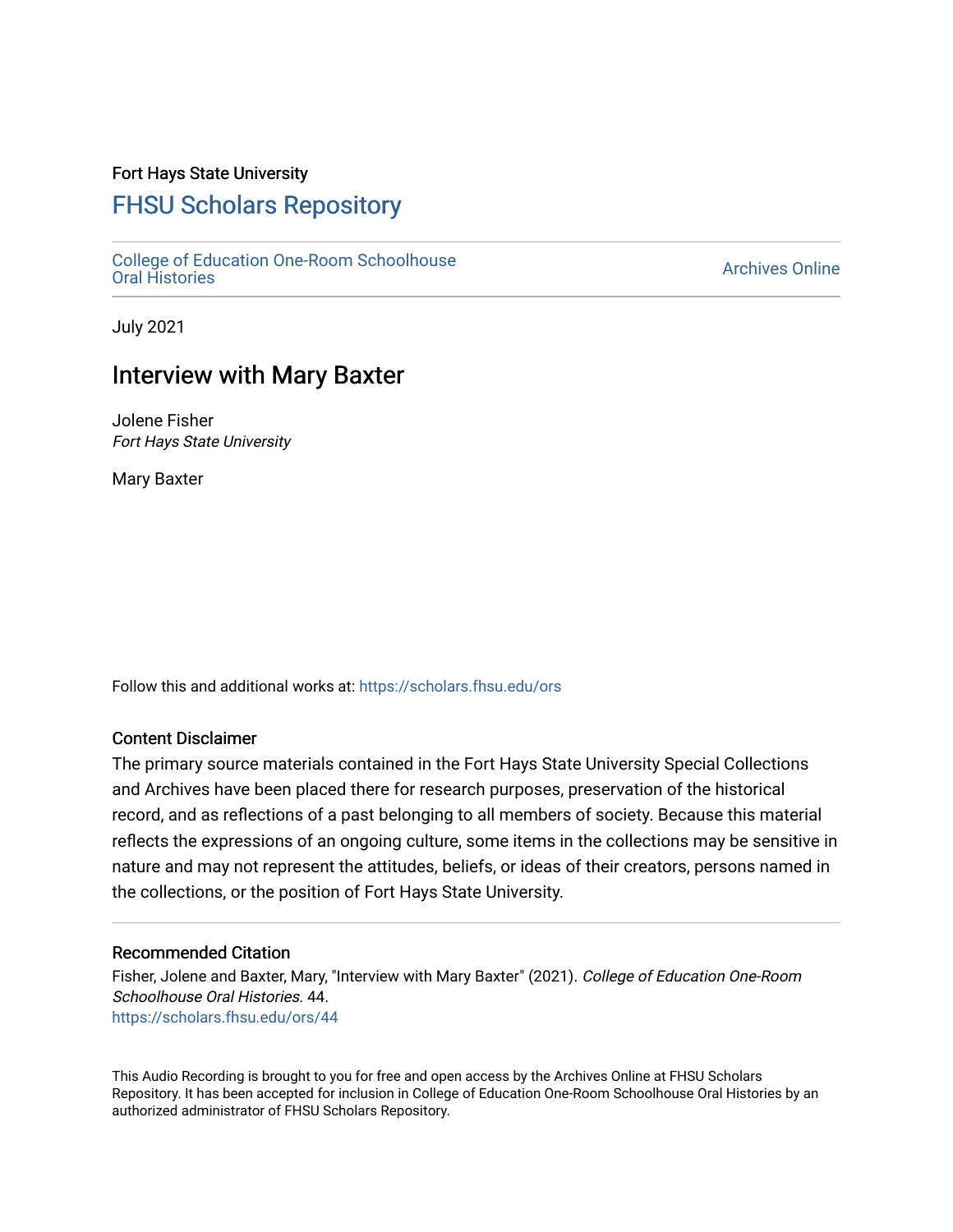### **A** PROFILE ON MARY BAXTER



DATE OF BIRTH: **May** 8, 1940. PLACE OF BIRTH: She was born in their house in Knob-Knoster, Mo. OCCUPATION: College Secretary MARRIAGE STATUS: Married NUMBER OF CHILDREN: 1 q1rl 24, 1 boy 21. CURRENT AGE: 45.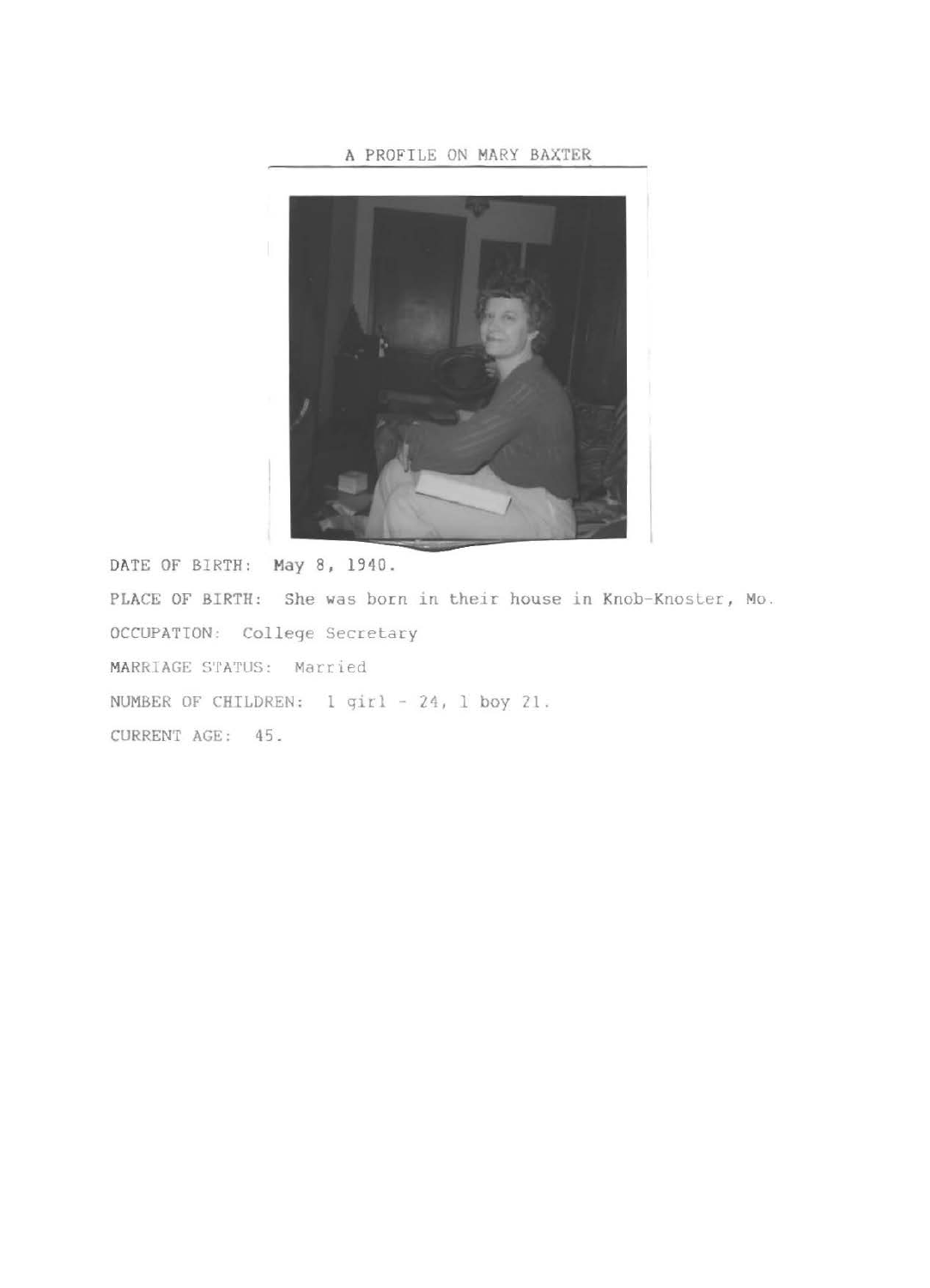$\overline{\text{OF}}$ : And first of all were you a student or a teacher?<br>MB: I was a student. MB: I was a student.<br>JF: Okay, and when d JF: Ckay, and when did you go to school? MB: I entered the first grade in 1946 and graduated from the eight grade<br>in 1954.<br>JF: Okay, and what time did school start and end? JF: Okay, and what time did school start and end? MB: School started, you mean like in the day, or what time of the year?<br>JF: I think in the day. JF: I think in the day.<br>MB: It started at 8:00 MB: It started at 8:00 in the morning and went til 4:00 in the afternoon..<br>JF: Okay, and what did you do during recess and noon hour?<br>MB: Well, we had a fifteen minute recess in the morning and a fifteen Well, we had a fifteen minute recess in the morning and a fifteen minute recess in the afternoon, and usually we were allowed to have free time to do what we wanted to like play with maybe something we brought from home, or play on the, the merry-go-round, that was the only schoolground, playground equipment we had. And at noon we had and hour in which to eat our lunch, and play, and this was always had to be planned activities, the whole group had to play the same thing, we wern't allowed to do what we wanted to. So it would be like in the spring, maybe baseball.<br>JF: Like P.E? Like P.E? MB: Yeah, and then other times when it was too cold, Well I guess we had to go outside everyday though for a little while, because in order for the teacher to keep her sanity I suppose she had to send us all outside for a little while, but we did other things like hide-and-go-seek, or blind-mans-bluff, or whatever the popular games were.<br>JF: Okay, and what did you bring for lunch? JF: Okay, and what did you bring for lunch?<br>MB: Well, well we didn't have any electrici Well. well we didn't have any electricity in those days, so you were pretty limited in what you could carry in a sac lunch, because it had to be something that would keep. JF: - Like bologna?<br>MB: - No we couldn' We we couldn't bring bologna because it wouldn't keep, because we didn't have any refridgeration at school most of the time it was peanut butter sandwich or maybe a jelly sandwich, and apple, cookies, something simple like that. JF: And how did you find out if you weren't having school?<br>MB: I don't really remember that nart(Laugh). I don't remem I don't really remember that part(Laugh), I don't remember not ever having school.<br>JF: Darn, rig JF: Darn, right?(Laugh)<br>MB: Maybe, I suppose th Maybe. I suppose the only reason why we wouldn't have school was because the wheather was so bad, and if the wheather was so bad that the teacher couldn't get there we couldn't get there anyhow so it didn't make any difference. Ah, and if the teacher was sick, they always brough in a substitute. OF: What rewards for grades did you get from the teacher and parents? MB:  $($ Laugh)I think they gave us attendance cercificates at the end of the year. and my parents didn't believe in rewards for doing scrething you were suppose to do anyhow so I never got rewards for attending on my own. (Laugh) from them. JF: And what punishements were qiven? MB: Well I never did get much punishment, I was little Miss Goody too Shoes.  $\{[a]{x}\}$  so, but some of the students  ${m}$ :  $q$ n $\sigma$  of JF: Your brothers? MB: (Laugh: Yeah, might of been punished by having to stand in the front of the schoolroom up against the blackboard with their back to the rest of the class and their nose in a little ring that the teacher drew on the the crace and their host in a fitter. This this the teacher drew in the recess time you'd have to stay in the schoolroom.

Ł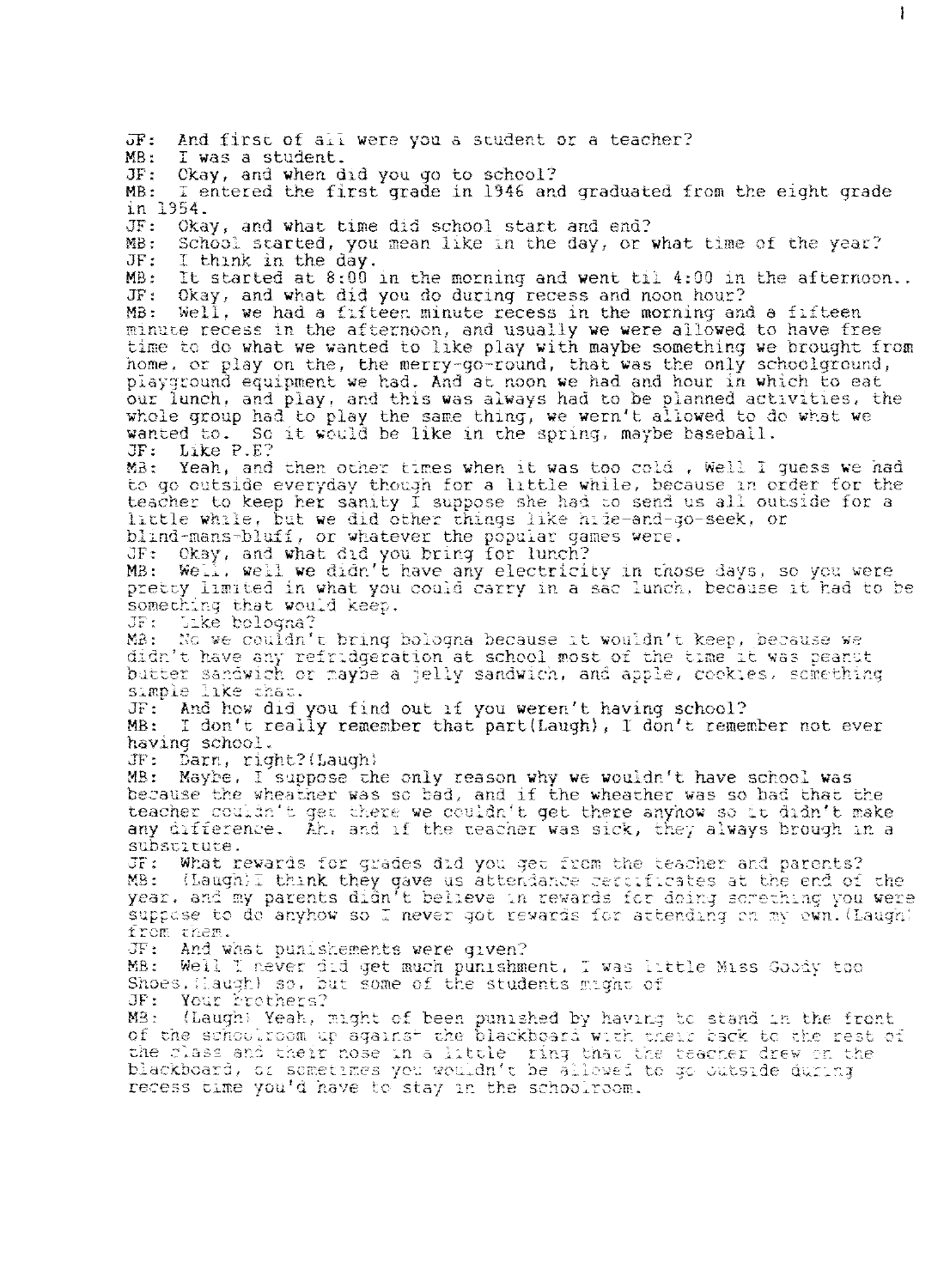JF: Um, okay, what tricks did you pull on the teacher? MB: I never did pull any tricks on the teacher.<br>JF: Mary? MB: I said, I was, I was little Miss Goody too Shoes.<br>JF: (Laugh), Okay, what were the first subjects and t JF: (Laugh), Okay; what were the first subjects and the daily routine? I don't remember much about the daily routine, you realize this was thirty some years ago, my memory doesn't go back that far (Laugh), but since it **was** an eight grade classroom with one teacher, probably **we** started with first grade, maybe reading in the morning, and then she kind of just advanced up to each class, doing a particular thing each day at a particular time. We never did have all eight classes in one year though so it, a lot of years it would be maybe four or five grades, no other grades, JF: Oh, no one else in the other grades?  $\overline{MB}:$  Uh hum, but I don't remember about the a, the a schedule or anything.<br>JF: And did you have any special duties? JF: And did you have any special duties? MB: I probably **was** teachers pet most of the time(Laugh). So I probably got to do a lot of things for her like clean the uh JF: The erasers **MB:** Like the erasers(Laugh) uh. JF: What special things do you remember about the teachers? Well, I only remember two teachers, I don't remember if that's all I had or if I just don't remember the others. I remember the first, the teacher I had in first grade was a young unmarried girl that probably just had gotten out of college, although I don't think they had to have a college degree at that time they could just have **two** or three years JF: They just had to pass a test after the eight grade. MB: Yeah, as long as they were a little smarter than the students so it didn't matter if they had college, and she taught the first four years, she was pretty much just a young unmarried girl that was out for a good time, there wasn't much discipline, not a whole lot of learning, so probably it was a waste of time the first four years of my school life and then the next teacher I had uh hum, was a older lady that was married and had children and very very strict. And she came in to our school she was just appalled at how dumb we all were, so she had her **work** cut out for her and we all hated her immensley because she made us **work.** so hard, but then I remember eventually liking her and probably she was one of the best teachers I ever had. Because she did make us learn, and had discipline. JF: Okay. and what fun things did you do? MB: Well, (Pause), you mean outside of the<br>JF: Probably in the classroom. JF: Probably in the classroom.<br>MB: In the classroom. I don't MB: In the classroom, I don't recall any fun things. JF: You guys didn't play any games or anything in the class?<br>MB: Ah, we might have but I just don't remember them. MB: Ah, we might have but I Just don't remember them. MB: Oh, I remember onetime in art class, we only had art maybe once a week, we were making, doing something with the stuff that you squish between your fingers, I don't remember what you call it now. I remember we all got in trouble for making so much noise, but I guess that was a fun thing.<br>JF: H JF: Bow was the school financed? It was financed through taxes that were collected in the district, and ours must have been a pretty poor district(Laugh) at the time because we

z

didn't have a whole lot of money for anything extra, our school library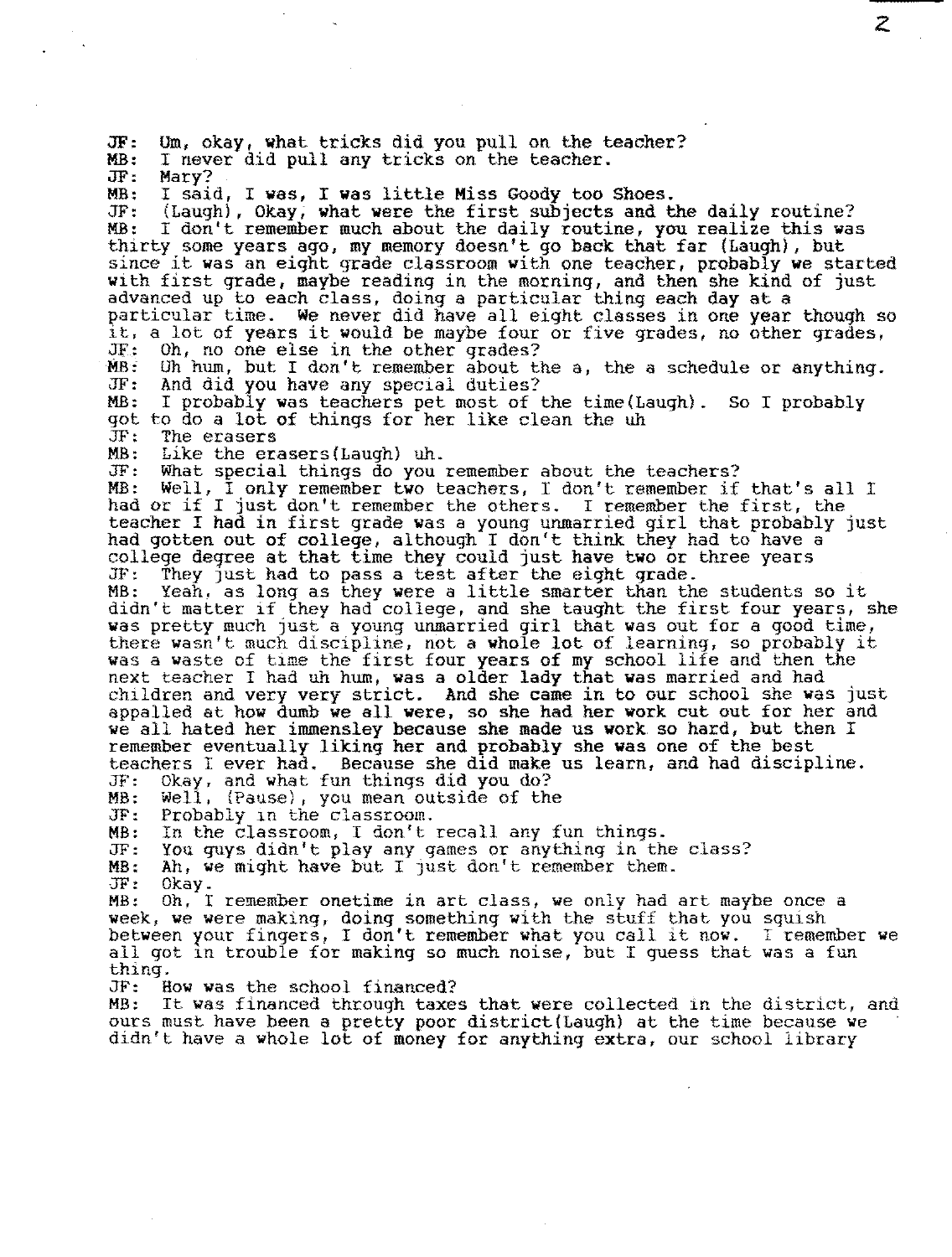was two shelves at the back of the building, and in eight years I attended there I don't ever remember getting a new book so by the end of my eight years I think I had read every book on those shelves three or four times and we didn't have any playground equipment except the one merry-go-round, and we didn't have any playground equipment except the one merry-go-round,<br>and finally, we had a pie supper or something, boxsupper, whatever they<br>called them in those days, where you, each girl brings a pie or a box lunch and then they have an auctioneer auction em off and then supposeably your boyfriend buys them and then he gets to eat with you and that money was boyfriend buys them and then he gets to eat with you and that money was<br>used to buy a swingset which we were sooo thrilled to get becuase it was such an improvement over what **we** had had(Laugh)

JF: One merry-go-round(Laugh)

**MB:** (Laugh) Yeah, one merry-go-round.

Okay, how were the teachers expected to conduct themselves in the community?<br>MB: Well.

Weil, the were su(Pause), expected to be of very high morals and our unmarried teacher I had in the first four years of school she had to live **with** one of the schoolboard members so they could keep an eye on her, and she could not have a gentleman come to call unless she was well supervised and they were not allowed to smoke or drink in public, and never say a cuss word. Just very strict. And I assume that they figured that a person wh Just very strict. And I assume that they figured that a person who was married was going to conduct theirself in a proper moral attitude and then I bet, so they didn't watch them as closely but they sure did watch the unmarried ones.<br>JF: What were some

JF: What were some of tile ceachers extracurricular activities?

I don't remember that they had any extracurricular activities in our particular area, you mean something that would be related to the community?<br>JF: Yeah. JF: Yeah.<br>MB: I sur

MB: I sure that they were expected to go to church and maybe<br>JF: Participate in all the events?

JF: Participate in all the events?<br>MB: Yeah. there wasn't a lot of al

MB: Yeah, there wasn't a lot of all that much going on in the community<br>anyhow. It's kind of a dead community.<br>JF: Okay, who hired and fired the teachers?

JF: Okay, who hired and fired the teachers?<br>MB: Well each school had their own board, d

Well each school had their own board, district board, that's not what they called them<br>JF: A district

JF: A district board?

MB: Tean, and they would hire<br>JF: Okay.

JF: Okay,<br>MB: Mv da

MB: **My dad was always on the boards it seeems like.**<br>JF: What were some of the physical problems of roe.

JF: What were some of the physical problems of the building?<br>MB: Well it was a phe room building, and they only heat we h

Well it was a one room building, and they only heat we had was a coal pot, a coal burning por beliled stove that set over in the corner, and that was never started until morning when we went to school. Usually the<br>teacher was suppose to get chere a little early and get it to get burning,<br>but it didn't heat out much further than three feet from the stove so when but it didn't heat out much further than three feet from the stove so when<br>it got extremely cold we had to sit around the stove all day to keep warm, and then when it started getting warm in the springtime the buildings were just real real hot they all, we didn't have any kind of fans because we didn't have any electricity. And there was no air conditioning of course. and then che floors were so awful, I remember the school that I went to it just had wooden floors chat they came in every spring after school was out I think and put this oil on them to treat them. They had all kinds of splinter in them. So they were not the best of conditions.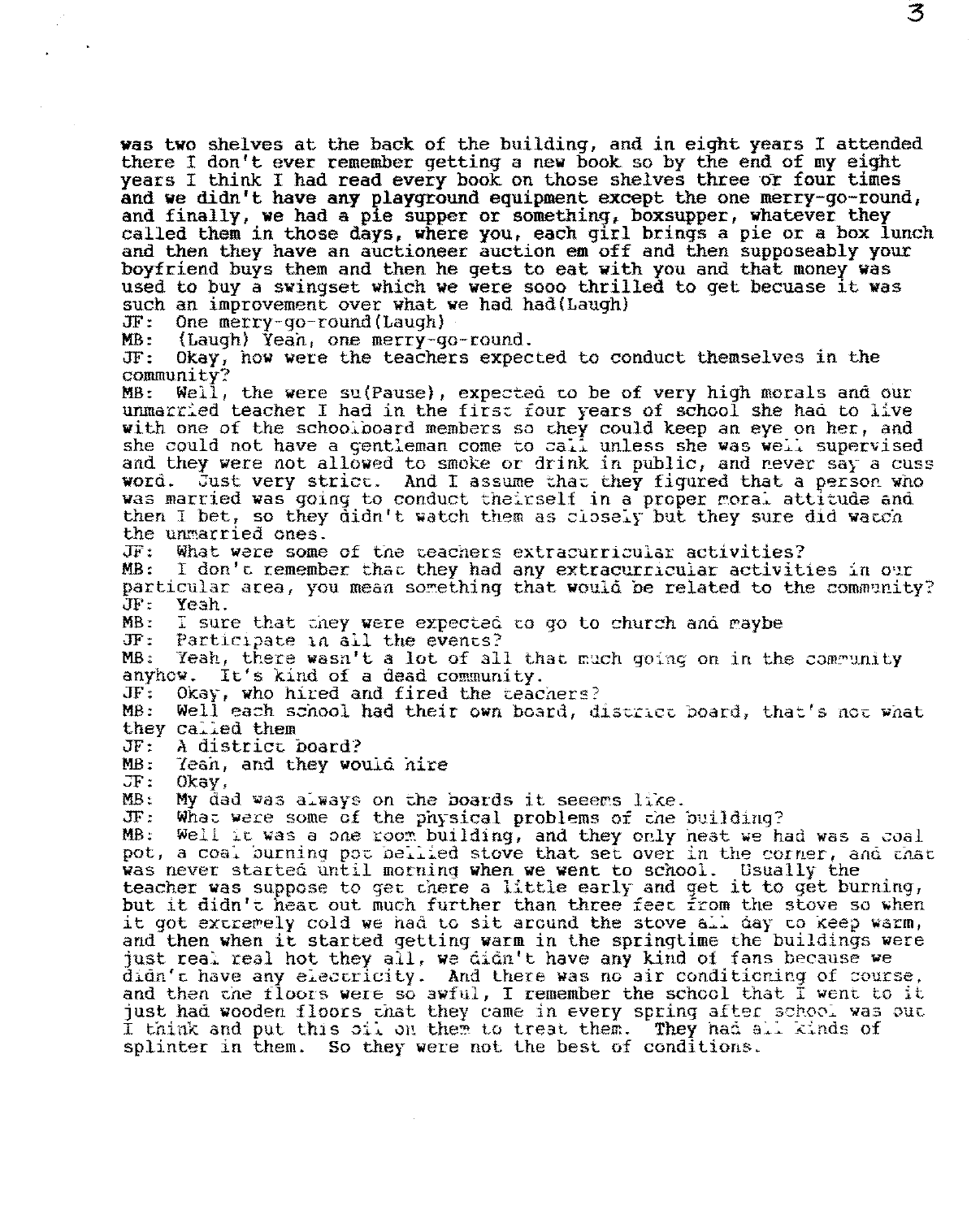JF: What subjects were taught?<br>MB: Well we just had the very basic subjects, you heard the saying<br>reading, writing, arithmatic, that was about all we had. That was a subject we'd be taught everyday, and then maybe once or twice a week we'd ah have social studies, and science, history, and then maybe once a week we'd have art and once a week weed have music. Music was something that was really quite bad if you had a teacher who didn't have any musical ability. I remember one teacher I had didn't play the piano so it was kind of a

A drag(laugh)?

MB: A drag to even have music at all(Laugh). And our science courses, we had no scientific things to work with so it was all just out of the book, but the other courses were just basic things that everybody learns.<br>JF: And what were the ages of the children at the school?

JF: And what were the ages of the children at the school?<br>MB: Well, you started the school in those days when you were six years old, unless your mother was a school teacher, and then if you could start when you were about four if they wanted to take you to school with them and start you were about four if they wanted to take you to sensor with the first start you in the first grade, and bother with you. So there were a few<br>then who started really early, but most of the time it was six. We had no kindergartens so there was no pre-school type thing and most people graduated when they were fourteen, unless they failed to pass a grade or if they started really young they could get out a lot sooner, or if you were smart a lot of times they would jump you two or three grades just to get you out early. They had no laws in those days about how many years you had to spend in a particular school or<br>JF: How long, (cough) how long was the school year?

MB: Started in september and usually september first and it went to I don't remember how long it went in May, because most of the kids that went to school **with** me were farm kids so **we** probably got out in time for the boys to help with spring farming, but I don't remember just **how** long we did go in May.

JF: And was the schoolhouse used for any other activities besides teaching?<br>MB: Well

Well I think, yeah they used them for things like  $4H$  meetings. extension meetings, community type things. Because the community supporting the schools, so the schoolhouse really belonged to the community. extension meetings, community type things. Because the community was

JF: **How** did the school get its water?

We had a well outside the school that had a pump on it, everyday some, it would be somebodys job to go out and get a bucket of water from the well and fill up this little thing that was a water fountain type of a thing, it was probably a glass jar that had a spout on the end of it that you could push in and water would come out.<br>JF: In the class grades did everybody go in sequence?

MB: Not necessarily because if a grade did not have but one student, and maybe the next grade up would have more than one student, they would some, sometimes skip you up to that grade. For instance after I finished the fifth grade the next year I **was** going to be the only person in the sixth and so they skipped me from the fifth to the seventh and then they next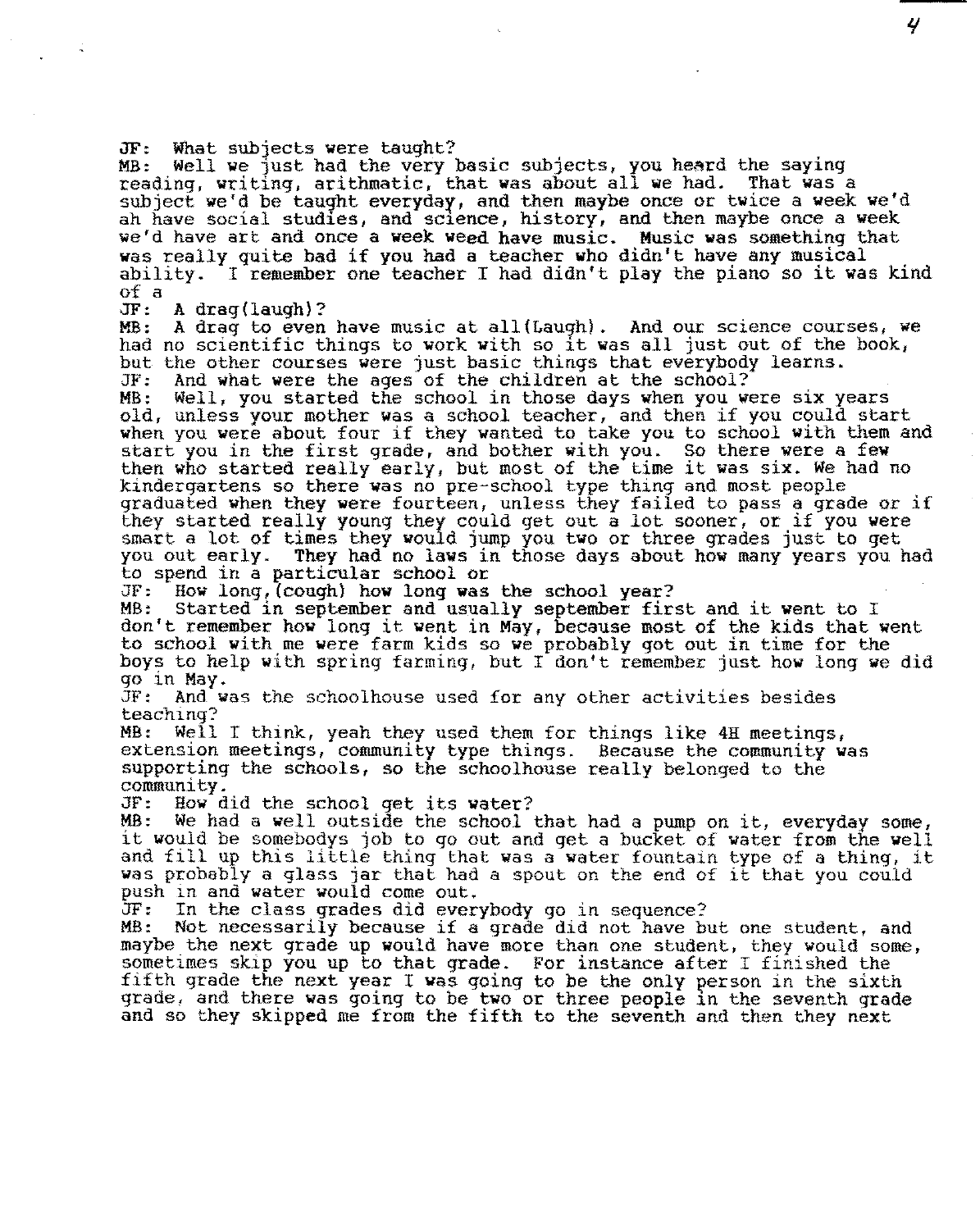year  $\overline{\bot}$  skipped back to the sixth. And then after I completed the sixth I went back and took the eight, which was kind of confusing but it seemed to work. But they didn't skip math, they took it in the order it was supposed to go, even though I was taking ah seventh grade work in everything else, I still took the sixth grade math, and then the next year I took seventh, and then. It is still took the sixth grade math, and then the next year I took seventh, and the next year I took eighty but I was the only person. working on math in that particular grade. So that helped you get through math because I don't think they could of skipped around on it you probably needed to take it in sequence. But it was kind of confusing.

5

JF: How many students went to the school?<br>MB: I don't remember us ever having more

I don't remember us ever having more than ten people, probably eight was more of an average. It must have been a pretty small district.<br>JF: Okay, when did the school open and close, the years that it fi Okay, when did the school open and close, the years that it first time

opened up?<br>MB: I don't remember when it opened, I know that the year that I graduated from the eight grade was the last year that they had school there. Cuz the next year they consolidated all of the country schools and brought them into the school district in the town, and so kids from that time on were bossed, bussed froa the rural area into the town school.

JF: What district was it in?

MB: I dont't rem, I don't know what the number was it was part of my home district. I think all of the country schools were under the townschool district. I think all of the country schools were under the townschool<br>jurisdiction. They were just kind of subschools. jurisdiction. They were just kind of subschools.<br>JF: Okav, what type of occupations did the stude

Okay, what type of occupations did the students take up?

MB: (Laugh) I really haven't kept very close tabs on any of the students, We did that is the some of them are still into farming. On, I am a mother and a secretary, **ua** I don't think. any of **thea that went** to that school ever becaae famous or **known. My** brother went to the school **and he works** for United Airlines in Las Vegas. AH., one guy that went to **the** school is in the state penetentary, (taugh)so they have a variety of occupations I don't think any of them became anything too spectacular though.

JF: What type of graduation exercised were performed? that you completed elementary school and went to high school. So they brought all the rural school districts in to the, the school in town and we had graduation exercises all together at the end of the school year. They would have a ceremony much like that of the high school graduation, except you didn't wear a cap and a gown, everybody was expected to be dressed up though, it was a big deal though because all the girls got new dresses and the boys might get the first suit that they ever owned, you know, a tie. And we had a speaker, **we** all sat upon the stage and when they called our name we walked across the stage and got a diploma.<br>JF: From eight grade?

JF: From eight grade?

**MB:** Uh hum.

Where there any special classes or unique educational services offered?<br>MB: No.

**MB:** No. We were just a basic school.

JF: Where did the funds come for the construction. of the school? I would imagine that they came from taxes, I don't really know because the school had been there a longtime before I started to school and only the building belonged to the district. The land that it sat on **was** land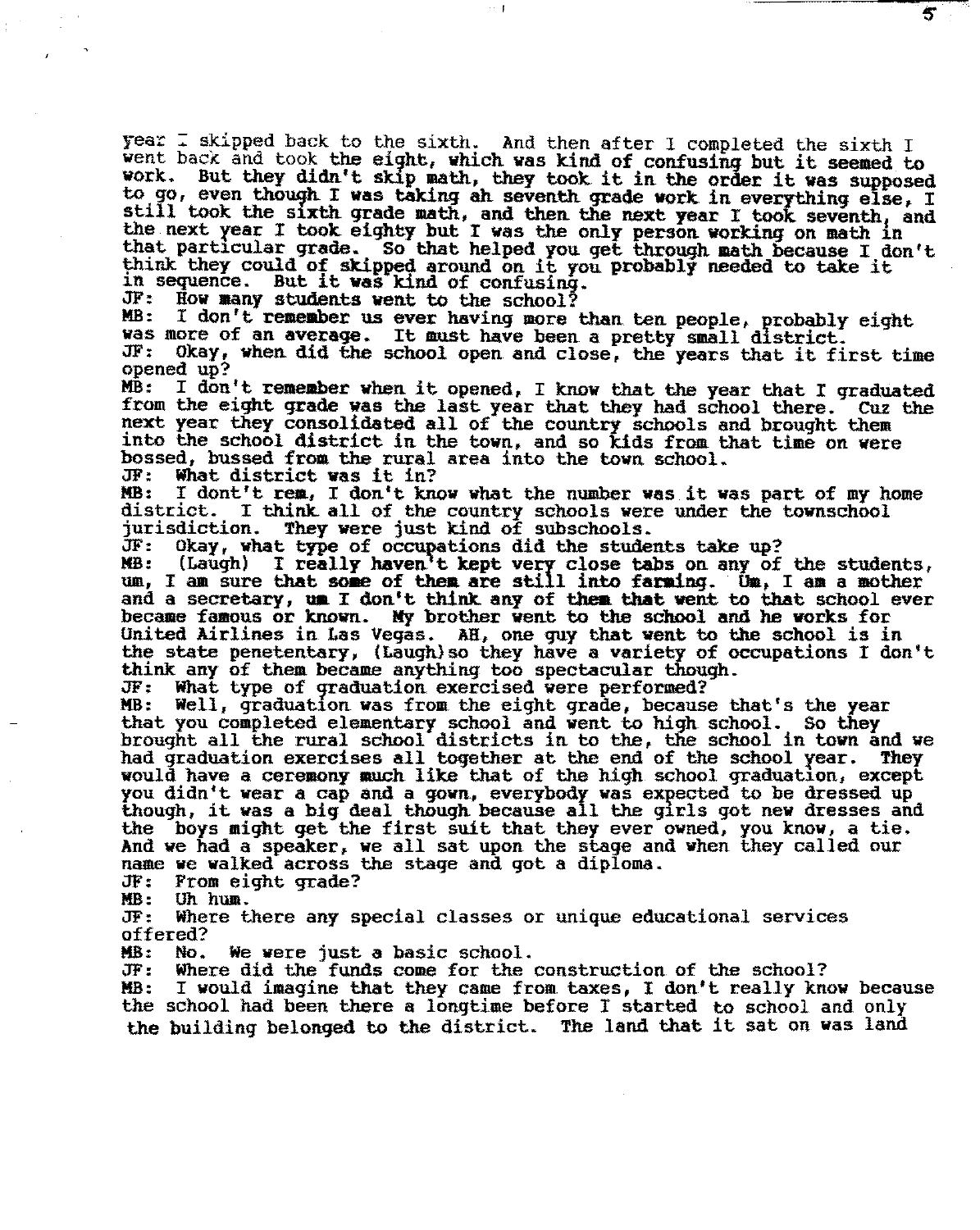land that was some land owner had loaned to the district so that when the country schools closed down, that land all went back to the origional<br>owner. And then the buildings had to be moved off of them unless the And then the buildings had to be moved off of them unless the owner of the land wanted to buy them and then he could buy them for maybe a dollar or something. If they didn't want to buy them then they moved them off, and some of the buildings were retained by the communities, like there would be what they called a community center would rent the buildings from the land owners and use them for meetings and always the school district or the school building was used for things like elections and things like

Ip

that.<br>JF: What was the cultural background and heratige of the community? MB: It was all very rural farming. I think almost everyone I knew who went to that school farmed. Agricultural background.<br>JF: How big of an area did the school serve?

JF: How big of an area did the school serve?<br>MB: I don't how they divided up the district

I don't how they divided up the districts because if it was a township, it wasn't a county, becuase there were several schools within one counr

county. I-It might have been just so many miles becuase I can remember that there was probably four or five schools **within** a four or five area, I don't know how they divided up they area.

JF: Okay, what was the average number of years a student spent in school? Well, by the time I graduated from school, I think most people were going through high school, because society had gotten more fluent then and we were just getting over the depression. So most kids were able to go<br>ahead and finish high school, they did'nt have to go out and work and help<br>the family make a living when they completed eight grade.<br>JF: Okay,<br>MB: Exce

school because maybe some of them got married young.<br>JF: Okay, name some of the roles of the school.<br>MB: Well we had a dress code, girls could not wear

Well we had a dress code, girls could not wear blue-jeans to school in those days, so if i-in the could winter if you had to walk to school which most of the students did, had to walk at least a mile, you had to wear a dress and then underneath a dress a lot of us wore pants, long pants to keep our legs warm walking and then we would remove them when we got to school and put them back on, but you just couldn't wear blue-jeans by there self. It was very tabu. self. It was very tabu.<br>JF: Okav. what did the

JF: Okay, what did the students have to pay to go to school?

MB: Well, it was free, our books were all free, everything was free.<br>JF: Was there any organization similar to the PTA, or were the teach JF: Was there any organization similar to the **PTA,** or were the teachers

MB: Well we didn't have a PTA. I think that you didn't have to have organized uh, things in those days to get people to help out the parents were not that involved in other things, other than making a living, and everbody knew that when there was something to do everybody knew that it was just there job, they didn't have to be asked. If you had kids in school there, you just expected to do stuff.<br>JF: How did you get back and forth to schoo

JF: How did you get back. and forth to school?

Well most of the students had to walk, and we had to walk about a mile to school becuase, there were a lot of roads that were not graveled in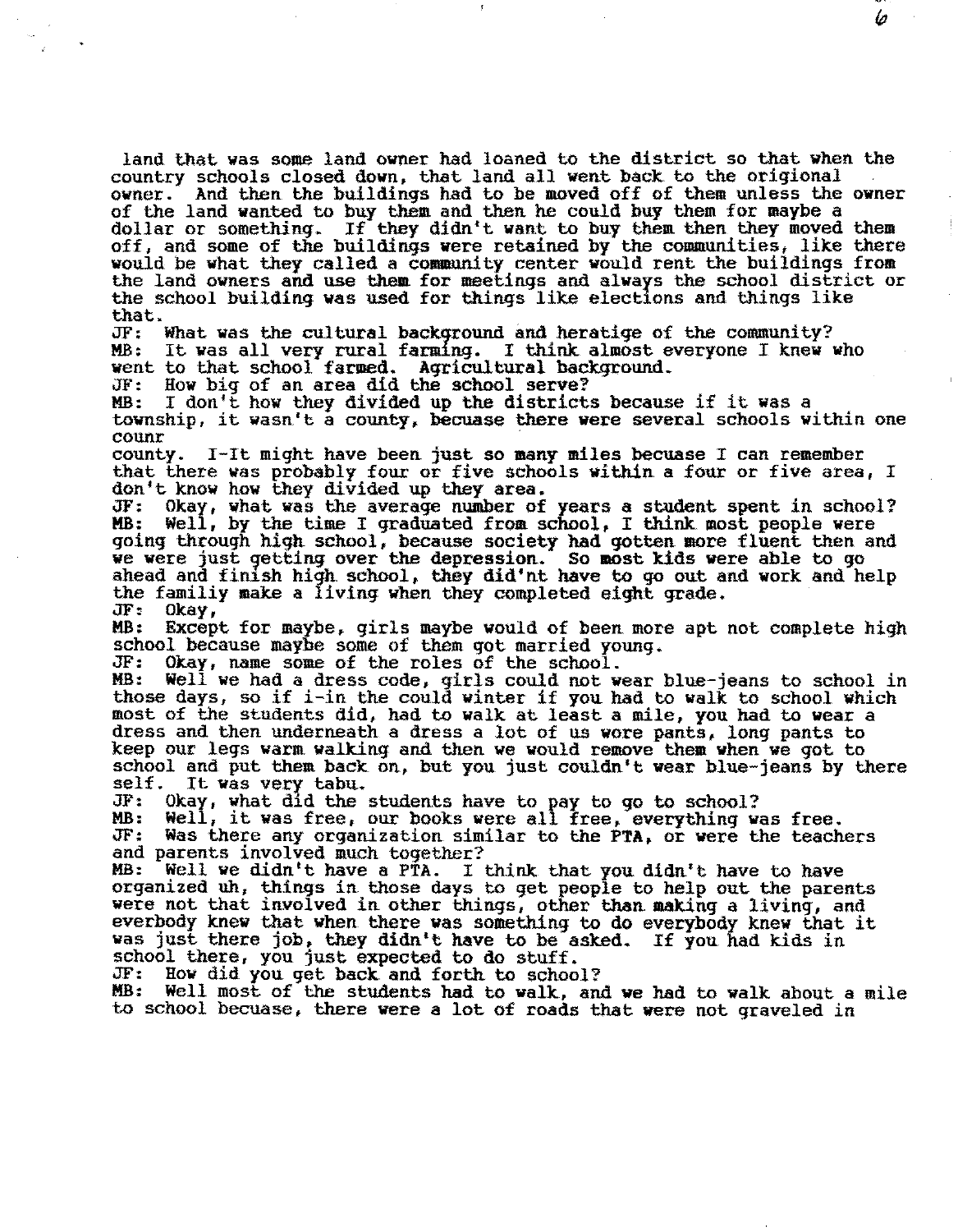those days, so in bad wheather there was no other **way** to get except walk because you couldn't get through the mud roads, the school happened to live on a ,or a be situated on a gravel road, but a lot of the kids lived back off of roads that were not graveled. And we always walked through a field because it would of been too far to walk around our road to get to school. You had to walk in no matter what kind of wheather, there's muddy you just put your gollashas on and shloushed on up to school(Laugh), if it was raining you just put a raincoat on and went ahead and went. **My** dad never did take us to school much, unless the wheather was really, really bad. I remember a couple of times, once when it was snowing really bad, a like a blizzard type of thing, so he got out the old now sled and hooked the horses up to it and took us to school that a **way** which was really a big deal. We thought that was great fun, and then once in a while we would ride horseback to school. I don't know why we didn't do that more often. I think it was probably becuase there wasn't a good place to tie a horse up and leave it all day. And probably the teacher didn't like for us to have our horses tied up outside the schoolhouse all day long, but sometimes whern the wheather was so bad we would have to do something that she didn't really like. And then sometimes when the wheather was really cold I would develop up a stomach ache<br>JF: (Laugh) JF: *{* '.aaugh) MB: Just before time to go to school and I would stay at home.<br>JF: I would too. I would too. MB: ( Laugh) . JF: What system of evaluation **was** used for grading? MB: Well you mean like what did they give you Like A,B, MB: Okay, we had the E, and F system. (Pause)E,F,C,and DI think. An E was the very best you could get, and F was failure, C was JF: Citizenship? JF: Citizenship?<br>MB: C was middle C was middle of the grade, and D was just pretty close to failure, but I don't, I don't, I think it was based on like on 90-100, 80-90, 70-80, and  $60 - 70$ , pretty basic. It wasn't on a curve or anything. JF: And how many days a week did you go to school?<br>MB: We went five days a week. MB: We went five days a week.<br>JF: And how long were the dav JF: And how long were the days? From eight in the morning to four o'clock in the afternoon. JF: JF: What were the special observances of the school? We usually had maybe three or four social events every year. Probably the first one would be our Halloween Party, and these would all be evening events were the whole familly could come and take part, because the rural school was probably the main social activity for the people in the community, so they were very involved in it. But we would go to elaborate measures to aress up on Halloween and get to the schoolhouse after dark anu in our costumes, and not be discovered by anybody so that no one would know who we were, so most everybody would walk, and so that way you could come ir. and they wouldn't recognize your cac or recognize who you were with, so you could walk in to the school and have a costume on and maybe no one

メ<del>キリ(Myserial) ののパイプ (</del> インター) ( )

(時の) KPM Park Form Country a

7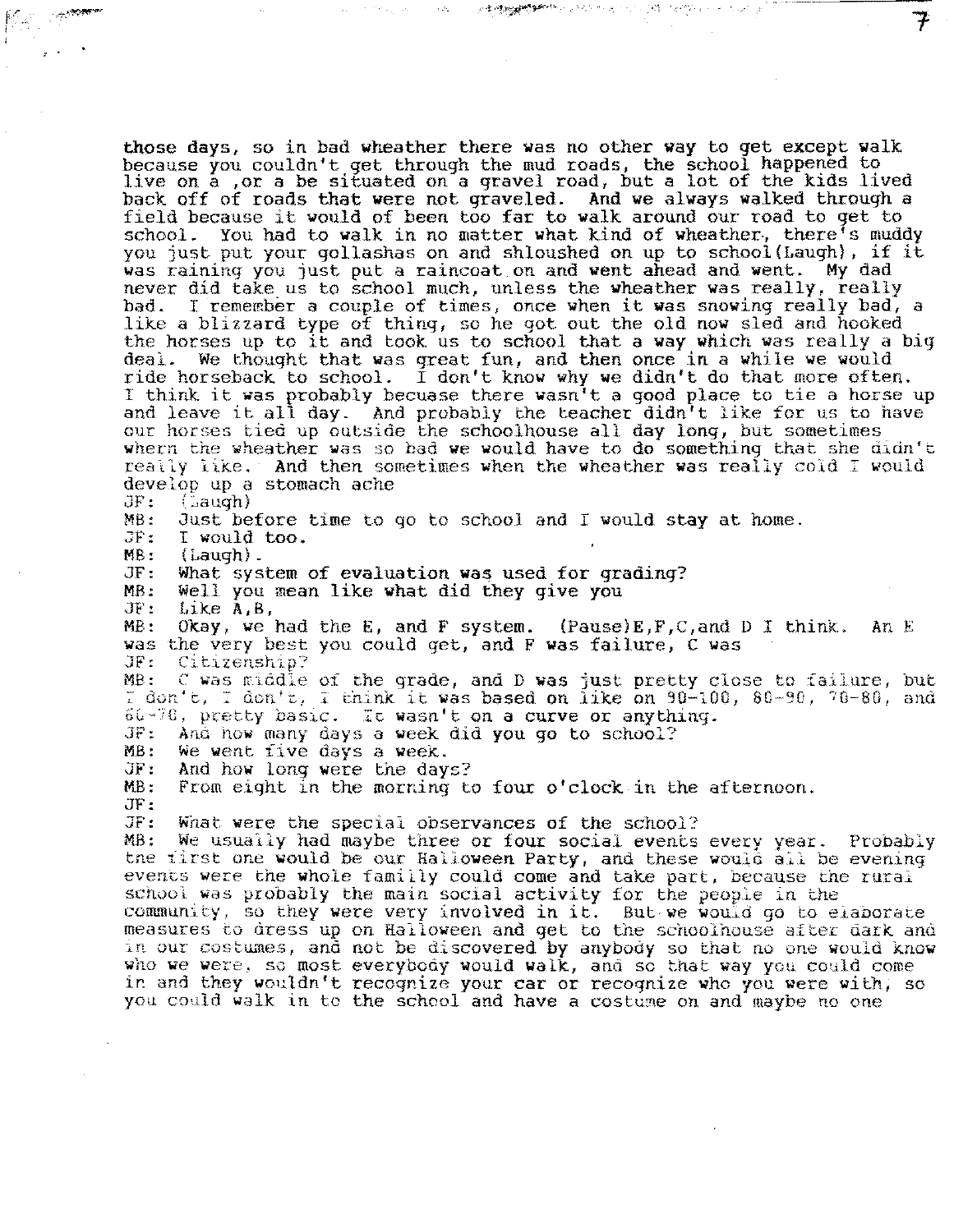would know who you were becuase your little brothers and sister and maybe even parents could participated. So anyone **who** wanted to could dress up in had things like bob for apples and pin-the-tail-on-the-donkey, and some of those great games that kids nowadays would thing ridiculous. (Laugh). And  $\frac{1}{2}$  is  $\frac{1}{2}$  and  $\frac{1}{2}$  and  $\frac{1}{2}$  and  $\frac{1}{2}$  and  $\frac{1}{2}$  and  $\frac{1}{2}$  and  $\frac{1}{2}$  and  $\frac{1}{2}$  and  $\frac{1}{2}$  and  $\frac{1}{2}$  and  $\frac{1}{2}$  and  $\frac{1}{2}$  and  $\frac{1}{2}$  and  $\frac{1}{2}$  and  $\frac{1}{2}$  an a lot of time maybe five or six weeks before Christmas practicing on a play that everybody would have a part in and in getting it all perfected so we that everybody would have a part in and in getting it all perfected so we could put it on for the parents and we would practice our music and Christmas Carols and things like that and Santa Claus would come to give out the presents under the tree. Usually we drew names. And then bought a present for the person whose name you drew. And then Santa Claus would pass those presents out. And in my early years of school I guess I still believed in Santa Claus because I always thought that it was funny because when it came time to pass out the presents my dad was never around, and  $\Box$ always wondered why he got up and left just as Santa Claus came in. But as I got older I realized that the reason why he did that was because he always had the job of playing Santa Claus. I don't know why it took me so long to figure that out. I guess I must have been pretty naive for somebody that was in school. I don't think many kids nowadays don't know about Santa Claus by the time their three or four years old. And then they about Santa Claus by the time their three or four years old. And then they<br>would have treats for all the kids in the district, even the little<br>brothers and sisters. They would make up a sac of goodies for everybody like we would have hard candy, maybe peanuts in a shell, an orange in each sac and then Santa Claus would pass those out. I don't remember how those were paid for. The district must have had a little money for something like that. And then we would put on our pagent for everybody which was such a exciting time because we would have the shh, the uh partition up at the front of the schoolhouse and we had these wires stretched across and we laid sheets over them and divided them into two sections and part of the characters would be on one side and part would be on the other, and as your part came up you would come out from behing the curtain and do your little part came up you would come out from behing the curtain and do your little<br>spill, whatever it was, a speech or part of the pagent. We always did the Christmas pagent, and somebody got to be Joseph and somebody go to be Mary.<br>And then we sang all the traditional Christmas Carols and maybe we would have a candlelighting service. I think that school in those days were more<br>religious oriented. There was not the thing about not having, you know, There was not the thing about not having, you know, about having the school and church separated and everything. So we, we did do the Christmas story from the Bible- It was not tabu in those days. And most rural communities were more religiously oriented anyhow, so. And the next social event we might have would probably be around Easter time. And we would have some kind of a play that we would put on. Do some music. Have an Easter egg hunt out in the, the a lawn. And then we would always have an end of school thing. I guess they did give out some awards for maybe perfect attendance and reading awards and different things. Not, not anything very big that I remember. But then we would put on some kind of entertainment for the parents. I remember on time, I think it was when I was in the second grade, ah, I got to do a duet with another boy. He was was in the second grade, ah, I got to do a duet with another boy. in first grade. He was *my* boyfriend. And my mother had to make a long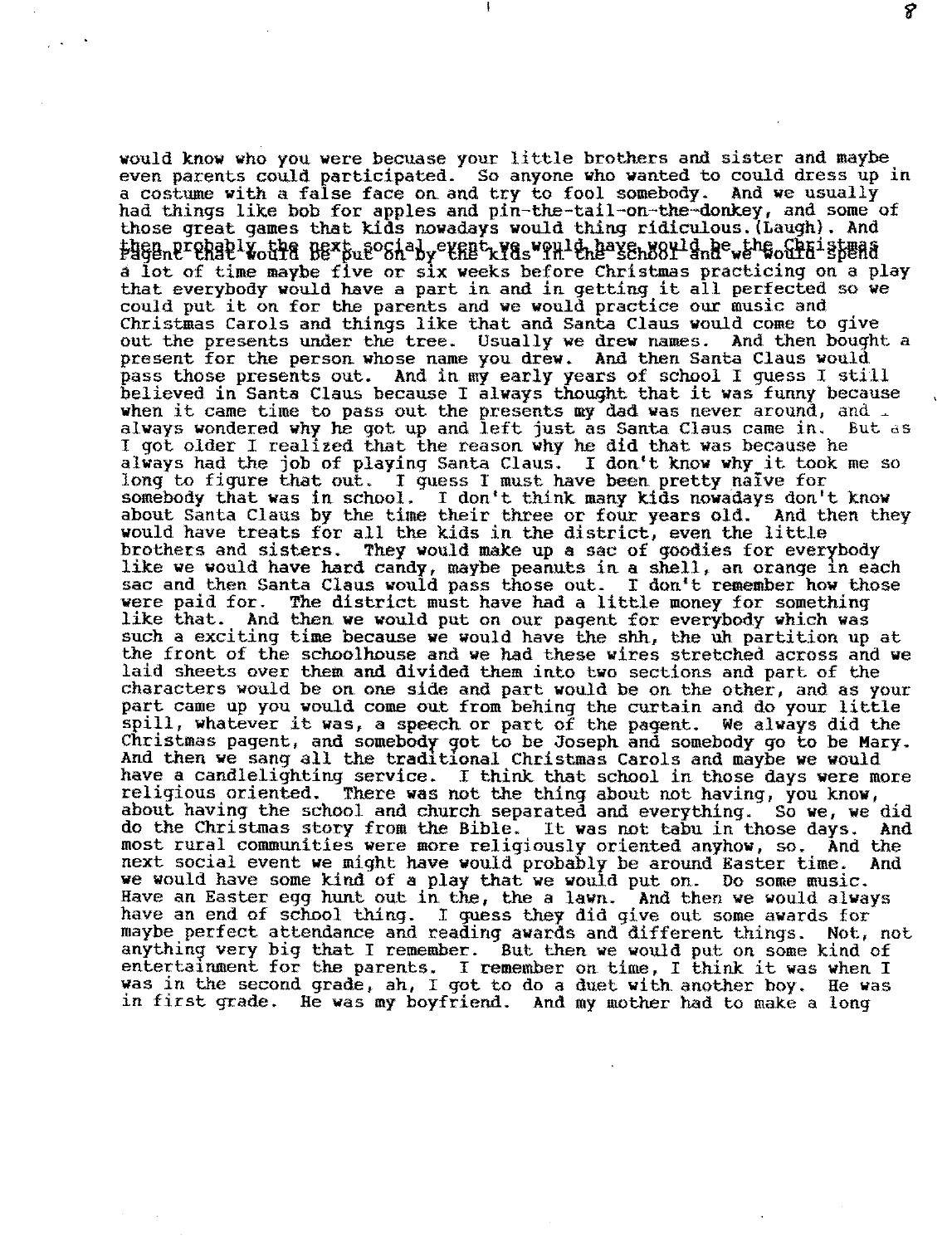dress for me. It was the first long dress I ever had. I was so excited. And she made it out of chessecloth if you can imagine that. She must have put something underneath it(Laugh). I think cheesecloth would have been a little risque. And **we** sang this duet and I remember the duet **was** •school days, school days, dear old golden rule days.• And I got to kiss the boy at the end. I was so excited.(Laugh).<br>JF: (Laugh).<br>MB: My first so, my first opportunity to perform for the public.<br>JF: Your first kiss.

┦

JF: Your first kiss.

MB: I think I've been a ham ever since.

JF: Okay, did the school have any particular problems?

MB: I don't remember our school as there was not any discipline problems I<br>think. We didn't have any kids in our school other than those that would We didn't have any kids in our school other than those that would be going to school, the normal school age. I know in some districts where they wouid have older people going to school. Like you could go to, I guess you could go to elementary school as long as you wanted to and there would be some districts that would have older boys going that would create a lot of problems for the teacher. I mean they would be like sixteen, seventeen years old and still be in the elementary schools. They were discipline probelems but we didn't have any older kids in our district by the time I got into school. People were pretty much going to school when they should be going to school.<br>JF: And what was the name of v

JF: And what was the name of your school?

Our school was the Maple Grove School. It was probably because there was a lot of big maple trees out in the lawn.<br>JF: Okav, and did vou have a mascot?

JF: Okay, and did you have a mascot?

MB: No, we didn't have a mascot.<br>JF: Who employed the teachers?

JF: Who employed the teachers?

MB: The teachers were employed by the, the boeard, the school district<br>board. They would have, have them come in and interview and they would They would have, have them come in and interview and they would pick somebody from the people they interviewed. But I don't think they ever had a big choice because I don't think there was that many people teaching school in those days. Because, most people were too poor to even get an education. So there weren't a lot of teachers available.<br>JF: Was a principal used along with the teacher?

JF: Was a principal used along with the teacher?

We didn't have a principal. There was a superintendant though. It was the superintendant of the whole district that would take in all of the small schools. I guess he was the superintendant of the rural schools. Sometimes it was a man, sometimes it was a woman. And they would make suprise visits to the school. They would never let you know when they were coming. I know it was always so scarey because when I was in school we had lady superintendant and she was very homely as I remember it and scared me half to death when she came in. And she would always just kind of creep in the door and unannounced and hoping that she would catch the teacher doing something that she wasn't suppose to be, it always seemed like that anyways. And then she would sit down at the desk with each one of the students and ask them how they were doing. I would, that just scared me half to death because she was pretty homely. I remember that made an impression on me as a small child.

JF: What materials were used to build the school?